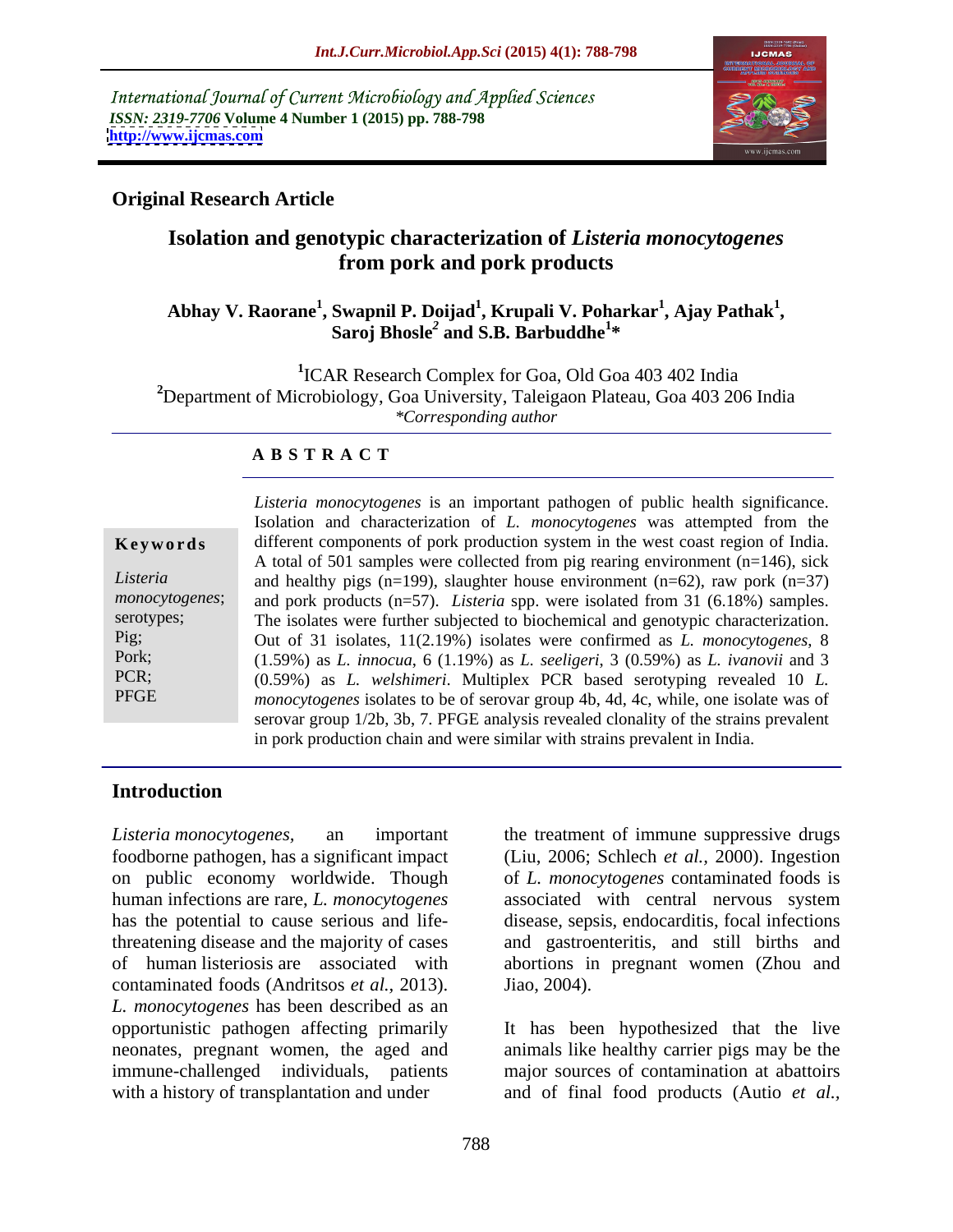2000; Giovannacci *et al.,* 1999; Hellström *et monocytogenes* has been reported in August 2012 to December 2013 from the abattoirs, raw pork and pork products (Hellström *et al.,* 2010; Kanuganti *et al.,* 2002; Thevenot *et al.,* 2005). Food-borne listeriosis outbreaks have been reported

Different reports are available describing the isolates from swine slaughterhouses, pork and pork products by PCR-based serotyping, pulsed-field gel electrophoresis analysis serotypes 1/2a, 1/2c, 4b, and 4d have been (Bērziņs *et al.,* 2010; Boscher *et al.,* 2012). Isolation of *L. monocytogenes* strains with similar serotypes and pulsotypes have been **Isolation and identification** reported from sows and fattening pigs from the same farms, suggesting common sources Isolation of *Listeria* from collected samples of contamination (Boscher *et al.,* 2012). was attempted as per the US Department of

In India, *L. monocytogenes* has been Donnelly and Baigent (1986) after making reported from a variety of foods including necessary modifications. Briefly, the tonsil meat, milk and seafood (Barbuddhe *et al.,* tissues, intestinal contents, faeces and 2012; Kalorey *et al.,* 2008; Parihar *et al.,* autopsied tissue samples (approx. 5 g) were 2007). However, no reports are available triturated under aseptic conditions and which illustrate the risk factors for *Listeria*  inoculated into 45 ml of University of contamination on farm, abattoir, raw pork Vermont medium I (UVM-I) and incubated and pork products in India. The objective of the present study was to isolate and g), soil, raw pork samples and sausages were characterize *L. monocytogenes* from different components of the Indian pork production system.

### **Materials and methods**

the piggeries  $(n=17)$  and its associated black halo on PALCAM agar were selected

*al.,* 2010). Besides this, the occurrence of *L.*  and raw pork and pork products during worldwide implicating pork and pork autopsied tissues were collected as clinical products such as deli meats (Goulet *et al.*, samples. Soil, feed, and water along with 1998). floor swabbings were collected from piggery characterization of *L. monocytogenes* pigs (n=62), and swabs from floor, hands of presence of virulence-associated genes, and samples mainly sausages (cooked and (Meloni *et al.,* 2013). *L. monocytogenes* samples were collected aseptically in the reported from pork and pork products the laboratory in chilled conditions and environment, samples from slaughter house, August 2012 to December 2013 from the West Coast region of India. Samples comprised of clinical (n=199) and environmental (n=146) sources. Deep vaginal, nasal, oral, skin swabs, feces, associated environment. Furthermore, tonsils, intestinal contents from slaughtered workers, and carcasses were also collected. Raw pork  $(n=37)$  and pork products  $(n=57)$ uncooked) were also collected. All the containers (Himedia, India) and brought to processed for isolation of *Listeria.*

### **Isolation and identification**

Agriculture (USDA) method as described by at 30<sup>o</sup>C for 18-24 h. Water (25 ml), feed (5 enriched in UVM I. Enriched inocula (0.1 ml) from UVM-I were then transferred to 10 ml of UVM II and incubated again for 24 -  $36 h$  at  $30^{\circ}$ C.

**Sample collection** agar (Himedia) and incubated at 30<sup>°</sup>C for 48 A total of 501 samples were collected from with black sunken centers surrounded with Enriched broths were streaked on PALCAM h. Typical greenish gray colored colonies black halo on PALCAM agar were selected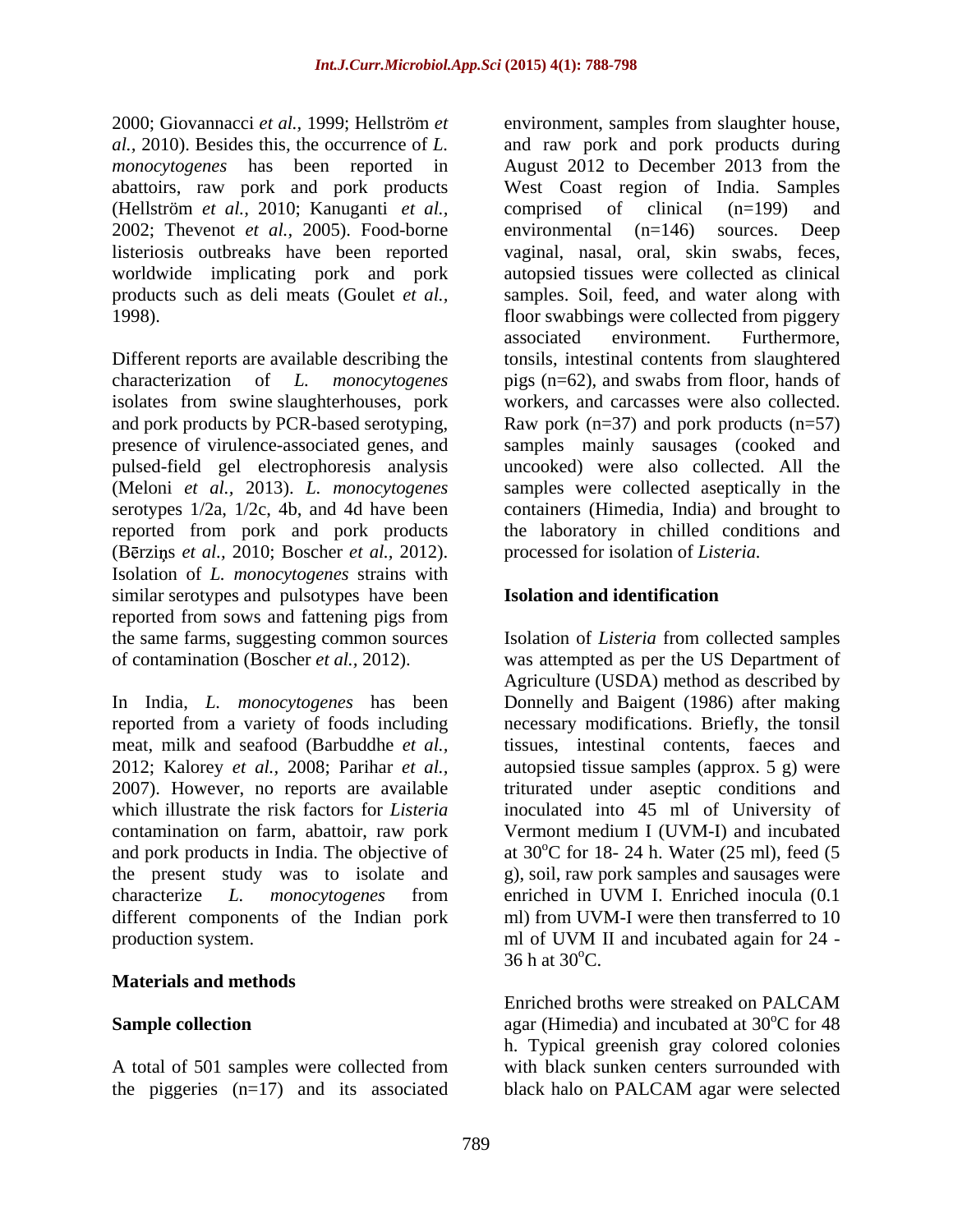as presumptive *Listeria* spp. and streaked on 50mM ammonium sulphate, 2mM MgCl2), 5% sheep blood agar (SBA). 300μM dNTP mix, 2 mM MgCl2, 2 μM Morphologically typical colonies were each of primer *lmo0737*, *ORF2819*, verified by Gram's staining, catalase *ORF2110* and *prs* and 5µl of DNA template. reaction, tumbling motility at  $20-25^{\circ}$ C, The reactions were performed in methyl red-Voges Proskauer (MR-VP) reactions, nitrate reduction, fermentation of Germany) with a preheated lid with an sugars (rhamnose, xylose, mannitol and a- initial denaturation step at 94°C for 5 min; methyl D-mannopyranoside). All 35 cycles of 94°C for 30 s, 54°C for 1 min biochemically characterized *Listeria* isolates were further subjected to haemolysis on eycle of 72°C for 10 min in thermocycler. SBA, Christie, Atkins, Munch Petersen The PCR products were analyzed by 1.5% (CAMP) test, phosphatidylinositol agarose gel electrophoresis and visualized phospholipase C (PI-PLC) assay as per using ethidium bromide staining under UV Gorski (2008). Standard strains of *L*. illumination. *monocytogenes* MTCC 1143, *Staphylococcus aureus* MTCC 1144, and *Rhodococcus equi* MTCC 1135 were used as controls or standards for all reactions.

reaction volume. The reaction mixture was <br>UK). The obtained pulsotypes were denaturation at 95<sup>0</sup>C, 30 s annealing at  $60^{\circ}$ C and 1 min 30 s extension at  $72^{\circ}$ C. It was  ${}^{0}C.$  It was followed by final extension of 10 min at  $72^0C$  and held at  $4^0C$ .

For multiplex PCR based serotyping,  $50 \mu l$ reaction mixtures were prepared each In the present study, a total of 501 samples

50mM ammonium sulphate, 2mM MgCl2),<br>300μM dNTP mix, 2 mM MgCl2, 2 μM The reactions were performed in Mastercycler epGradient (Eppendorf, 15 s, and 72°C for 1 min 15 s; and one final The PCR products were analyzed by 1.5% illumination.

### **Pulsed field gel electrophoresis (PFGE)**

controls or standards for all reactions. PFGE was performed according to the **Multiplex PCR for serotyping and** Swaminathan, 2001). Bacterial cultures were **virulence determination** embedded in PFGE grade agarose (Bio- The genomic DNA of all the isolates was of *Asc*I (New England Biolabs, Beverly, extracted using bacterial DNA extraction kit MA) at 37°C for 3 h or 160 to 200 U of (Chromous Biotech, Bangalore, India) and *Apa*I (New England Biolabs) at 30°C for 5 was subjected to PCR amplification for h. Generated DNA fragments were separated detection of the *actA, hlyA* and *plcA* genes on the 1.2% PFGE grade agarose gel in 0.5x (Rawool *et al.*, 2007). The multiplex PCR TBE buffer at  $14^{\circ}$ C using 6 V/cm with time serotyping assay was standardized as per the ramped for 4-40 s over 22 h using a CHEFprotocol described by Doumith *et al* (2004). DR II module (BioRad). Gels were stained Details of oligonucleotide primers are given with ethidium bromide and visualized by a in Table 1. The PCR amplification of the UV transilluminator. Gels were analysed virulence associated genes was set for 25µl with Phoretix 1D-pro software (Total Lab, subjected to an initial denaturation at  $95^{\circ}$ C compared with PFGE profile database of *L*. for 2 min followed by 35 cycles each of 15 s *monocytogenes* isolates from food and  ${}^{0}C$ , 30 s annealing at 60 ${}^{0}C$  clinical cases in India. <sup>0</sup>C clinical cases in India. PulseNet standardized protocol (Graves and Rad). Sample plugs were digested with 25 U UK). The obtained pulsotypes were

### **Result and Discussion**

### **Isolation and identification of** *Listeria*

containing 2 U Taq DNA polymerase, 10X from pig rearing environment, sick and PCR Buffer (50mM Tris-HCl, 10mM KCl, healthy pigs, slaughter house environment,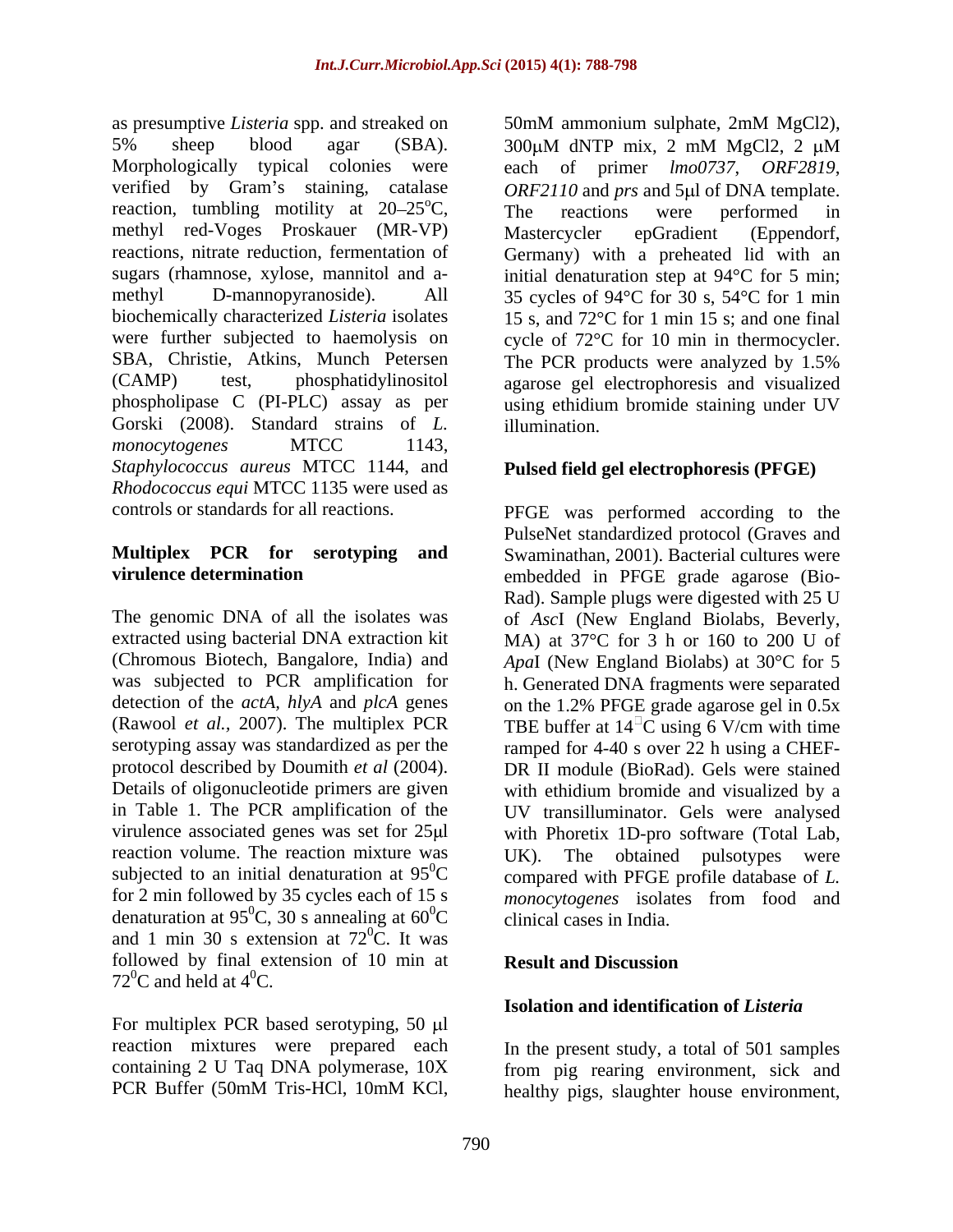raw pork and pork products were subjected level could be a primary source for carcass for isolation of *Listeria* species (Table 2). contamination. The type of feed (wet/dry) Overall, a total of 31 (6.18%) strains of and water could be major responsible factors *Listeria* were isolated. Of these, 11(2.19%) associated with the occurrence of *Listeria*  isolates were confirmed as *L.*  (Beloeil *et al.,* 2003). *L. monocytogenes monocytogenes*, 8 (1.59%) as *L. innocua*, 6 occurs frequently in raw pork (Norrung *et*  (1.19%) as *L. seeligeri*, 3 (0.59%) as *L. al.,* 1999), although the origin of the *ivanovii* and 3 (0.59%) as *L. welshimeri*. contamination is unclear (Thevenot *et al.*, Eight *L. monocytogenes* strains were 2006). isolated from clinical and environmental samples, while, two isolates were recovered line present study, prevalence of L. from slaughter house environment and one from sausage. *L. ivanovii* was isolated from vaginal swabs (2) and nasal secretions (1) of pigs. All 11 *L. monocytogenes* isolates were haemolytic, CAMP positive and PI-PLC

# **Multiplex based serotyping and virulence**

Ten *L. monocytogenes* isolates were serogrouped as 4b, 4d, 4c by multiplex PCR serotyping, while one isolate belonged to serovar group 1/2b, 3b, 7 (Fig. 1). All the *L.*  the virulence genes, *hly*A, *plc*A and *act*A.

### **Genetic diversity and its comparison with food, animals and humans strains**

PFGE analysis of the *L. monocytogenes* isolates using *Apa*I and *Asc*I restriction pulsotypes (PTs). Nine isolates clustered together, while other two isolates showed *monocytogenes* serovar group 4b, 4d, 4c isolates showed clonality with the dominant pulsotypes observed from India (Fig. 2).

environment including soil, water, sewage, vegetation, wild animal faeces, animal farms and in food processing facilities (Sauders and Wiedmann, 2007; Todd and Notermans, 2011). *Listeria* carriage by pigs at the farm contamination is unclear (Thevenot *et al.,* 2006).

positive. The positive contract in piggeries and related positive. **determination** (Kanuganti *et al.,* 2002), 3% (Buncic *et al., monocytogenes* isolates tested positive for 2010; Skovgaard and Norrung, 1989). digestions revealed three different and outbreak of instead incomponent priarius different banding patterns. *L*. allowed banding patterns and allowed a latter of the latter of the latterns of the latterns of the latterns of the latterns of the latterns of the latterns of the latterns of the latterns o Listeria spp. are widespread in the last plane and plane rearing environment, In present study, prevalence of *L. monocytogenes* in piggery, associated environment, slaughterhouse, raw pork and pork products was studied. *Listeria* spp. were isolated from 31 (6.18%) samples. Earlier studies reported the occurrence of *Listeria* in piggeries and related environment as 0.8% (Iida *et al.,* 1998), 1.7% (Skovgaard and Norrung, 1989), 2.4% 1991) and 5.9% (Weber *et al.,* 1995). Few studies reported higher occurrence of *Listeria* in slaughterhouses, and raw pork and pork products than farm animals (Autio *et al.,* 2000; Meloni *et al.,* 2013; Ortiz *et al.,* Studies also illustrated the contamination from farm to final products (Hellström *et al.,*  2010; Thevenot *et al.,* 2006). In India, the occurrence of *Listeria* from pork and port products has been reported (Doijad *et al.,* 2010; Shrinithivihahshini *et al.,* 2011). Also an outbreak of listerial meningoencephalitis affecting 75 indigenous pigs was observed in a pig farm (Rahman *et al.,* 1985). In another outbreak, circling movements with lateroventral deviation of the head, sudden ataxia and epileptic seizures among the affected pigs was reported (Dash *et al.,* 1998). *L. monocytogenes* was isolated from pig blood and pig rearing environment, besides this, occurrence of *L. ivanovii* was found in placental material of aborted sows (Raorane *et al.,* 2013). In case of pork and pork products, limited data has been reported from India.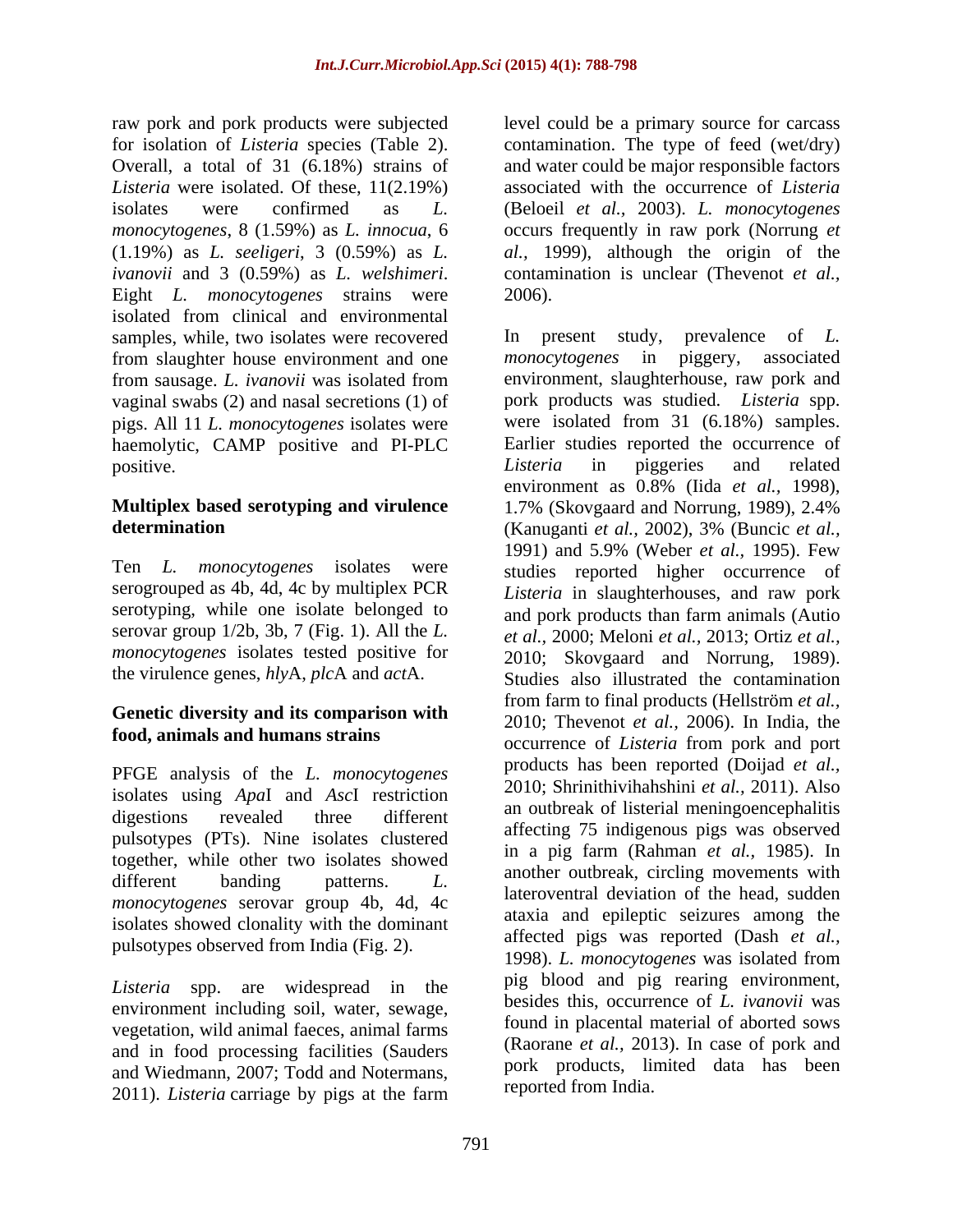| Target           | Sequence $(5'$ -3')          | Amplicon size (bp) | Reference            |
|------------------|------------------------------|--------------------|----------------------|
| lmo0737          | AGGGCTTCAAGGACTTACCC         | 691                | Doumith et al., 2004 |
|                  | R ACGATTTCTGCTTGCCATTC       |                    |                      |
| $lmo1118$ F      | AGGGGTCTTAAATCCTGGAA         | 906                | Doumith et al., 2004 |
|                  | R CGGCTTGTTCGGCATACTTA       |                    |                      |
| <b>ORF2819 F</b> | AGCAAAATGCCAAAACTCGT         | 471                | Doumith et al., 2004 |
|                  | R CATCACTAAAGCCTCCCATTG      |                    |                      |
| <b>ORF2110 F</b> | AGTGGACAATTGATTGGTGAA        | 597                | Doumith et al., 2004 |
|                  | R CATCCATCCCTTACTTTGGAC      |                    |                      |
| Prs              | GCTGAAGAGATTGCGAAAGAAG       | 370                | Doumith et al., 2004 |
|                  | CAAAGAAACCTTGGATTTGCGG       |                    |                      |
| actA             | CAGCGACAGATAGCGAAGATT        | 965                | Present work         |
|                  | R TGTTTCCCGGATGATTTCTAGTT    |                    |                      |
| plcA             | GGAAGTCCATGATTAGTATGCCT      | 803                | Present work         |
|                  | R CTGGAATAAGCCAATAAAGAACTCTG |                    |                      |
| h l y A          | GCAGTTGCAAGCGCTTGGAGTGAA 456 |                    | Rawool et al., 2007  |
|                  |                              |                    |                      |

**Table.1** Oligonucleotide primers used for determination of serotyping and virulence genes

**Table.2** Incidence of *Listeria* in piggery, abattoir, pork and pork products

| <b>Source</b> | Sample size $L_m(\%)$ |         | $L_{\text{iv}}(\%)$      | $L_{se}(\%)$ | $L_{in}$ (%) | $L_{we}(\%)$ |
|---------------|-----------------------|---------|--------------------------|--------------|--------------|--------------|
| Clinical      | 199                   | 4(2.01) | 3(1.5)                   | 2(1)         | 5(2.5)       | (0.5)        |
| Environmental | 146                   | 4(2.7)  | $\sim$                   | 4(2.7)       | 2(1.4)       | 2(1.4)       |
| Abattoir      | 62                    | 2(3.3)  | $\sim$                   |              |              |              |
| Raw pork      | 37                    |         | $\overline{\phantom{0}}$ |              |              |              |
| Pork product  | 57                    | (1.7)   | $\overline{\phantom{0}}$ |              | (1.7)        | $-$          |
| Total         | 501                   | 11(2.2) | 3(0.6)                   | 6(1.2)       | 8(1.6)       | 3(0.6)       |

Lm*: L. monocytogenes*, Liv: *L. ivanovii*, Lse: *L. seeligeri*, Lin*: L. innocua* and Lwe: *L. welshimeri.*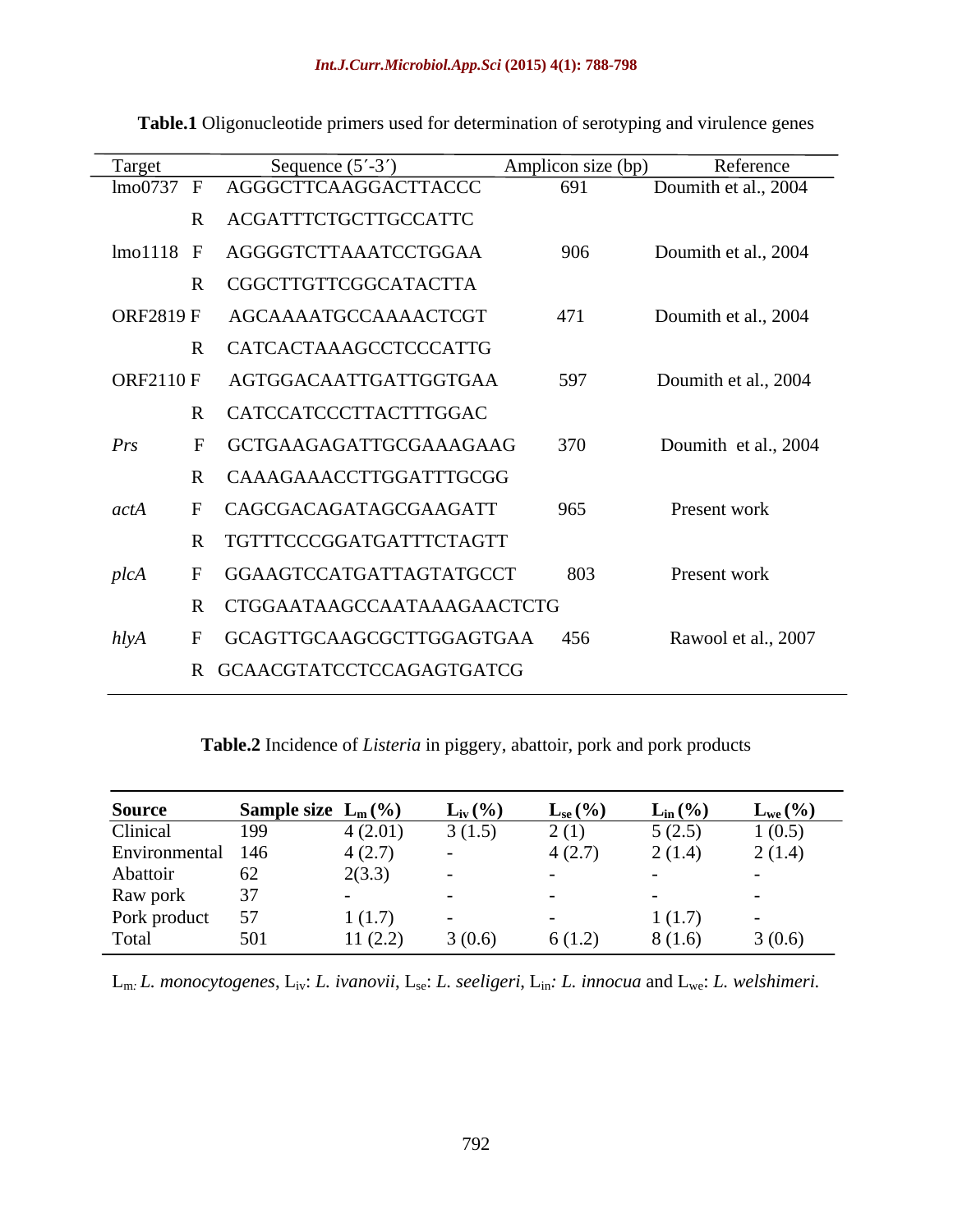

**Fig. 1.** Lane 1: Pgb10 (*L. monocytogenes )*, Lane 2: PF2 (*L. monocytogenes* ), Lane 3: PTS1 (*L. monocytogenes* ), Lane 4: PVS8 (*L. monocytogenes* ), Lane 5: PVS9 (*L. monocytogenes* ), Lane 6:37(*L. monocytogenes*), Lane 7: Skin20 (*L. monocytogenes* ), Lane 8: Cfeed 1(*L. monocytogenes* ), Lane 9: X-In 13 (*L. monocytogenes* ), Lane 10: Tongue 3 (*L. monocytogenes* ), Lane 11: PES 2 (*L. monocytogenes*) Lanes 12, 13 and 14: Positive control: ILCC 523 ( *L. innocua*), (*L. monocytogenes* MTCC1143) and ILCC 27 (*L. monocytogenes* serogroup 1/2b, 3b and 7), respectively, Negative control (*Staphylococcus aureus* MTCC1144), Lane M: 100bp DNA ladder

| 0.5 | 0.4 | 0.3 | 0.2 | 0.1 | 0.0 | Ascl | Apal              | Pulsotypes<br>in India | observed Serotypes | <b>Source</b>                |
|-----|-----|-----|-----|-----|-----|------|-------------------|------------------------|--------------------|------------------------------|
|     |     |     |     |     |     |      |                   | 19                     | 1/2 <sub>b</sub>   | Food & Clinical              |
|     |     |     |     |     |     |      |                   | 11                     | 1/2b               | Food & Clinical              |
|     |     |     |     |     |     |      |                   | $\overline{3}$         | 4 <sub>b</sub>     | Food & Clinical              |
|     |     |     |     |     |     |      |                   | PES <sub>2</sub>       | 1/2b               | Pig rearing environment      |
|     |     |     |     |     |     | х    |                   | 18                     | 4 <sub>b</sub>     | Food & Clinical              |
|     |     |     |     |     |     |      |                   | <b>PIN13</b>           | 4 <sub>b</sub>     | Pig slaughtering house       |
|     |     |     |     |     |     |      | Tb                | PFEED1                 | 4 <sub>b</sub>     | Pig feed                     |
|     |     |     |     |     |     |      |                   | TO3                    | 4 <sub>b</sub>     | Pig Salughtering house       |
|     |     |     |     |     |     |      |                   | $5\overline{)}$        | 4 <sub>b</sub>     | Food & Clinical              |
|     |     |     |     |     |     |      |                   | $\overline{4}$         | 4 <sub>b</sub>     | Food & Clinical              |
|     |     |     |     |     |     |      |                   | PTS1                   | 4 <sub>b</sub>     | Pig Clinical case (feces)    |
|     |     |     |     |     |     |      | 38.92.20          | PF <sub>2</sub>        | 4 <sub>b</sub>     | Pig Clinical case (feces)    |
|     |     |     |     |     |     |      |                   | PVS9                   | 4 <sub>b</sub>     | Pig Clinical case (Abortion) |
|     |     |     |     |     |     |      |                   | PSKIN20                | 4 <sub>b</sub>     | Pig meat product (Sausages)  |
|     |     |     |     |     |     |      |                   | <b>PE37</b>            | 4 <sub>b</sub>     | Pig Environment (Water)      |
|     |     |     |     |     |     |      | . .               | PVS8                   | 4 <sub>b</sub>     | Pig Clinical case (Abortion) |
|     |     |     |     |     |     |      | <b>STATISTICS</b> | PGB10                  | 4 <sub>b</sub>     | Pig feed                     |
|     |     |     |     |     |     |      |                   | 24                     | 4 <sub>b</sub>     | Food & Clinical              |
|     |     |     |     |     |     |      |                   | 20                     | 1/2a               | Food & Clinical              |
|     |     |     |     |     |     |      |                   | 23                     | 1/2a               | Food & Clinical              |
|     |     |     |     |     |     |      |                   | 17                     | 1/2 <sub>b</sub>   | Food & Clinical              |
|     |     |     |     |     |     |      |                   | 6                      | 1/2a               | Food & Clinical              |
|     |     |     |     |     |     | п    |                   | 22                     | 1/2a               | Food & Clinical              |
|     |     |     |     |     |     |      |                   | 16                     | 1/2a               | Food & Clinical              |
|     |     |     |     |     |     |      |                   | 15                     | 1/2a               | Food & Clinical              |

**Fig. 2**. Pulsotypes compared with PFGE profile database of *L. monocytogenes* from India.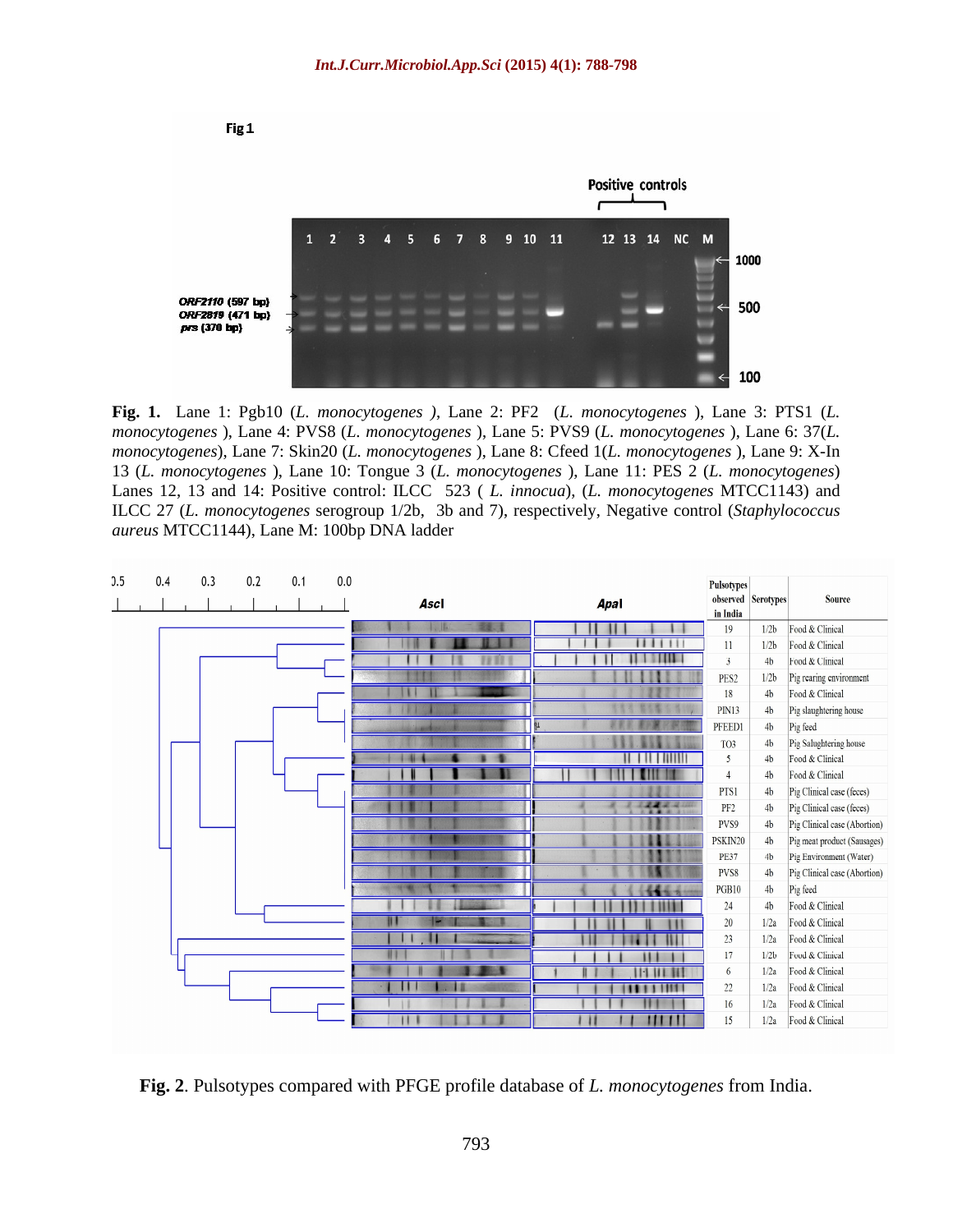In the present study, *L. monocytogenes* was isolated from deep vaginal swabs of two hypothesized that *L. monocytogenes* could sows having a history of abortions. Spontaneous abortions as attributed to *L*. and tongue and the other viscera and carcass *monocytogenes* have been frequently during the evisceration process. Isolation of reported in sheep, goats and cattle but rare in pigs (Kaur *et al.,* 2010; Kumar *et al.,* 2007). 8.3% intestinal samples (Kanuganti *et al.,* One each *L. monocytogenes* strain was isolated from faeces and tongue swab of sow and fatteners. The occurrence of *L*. Processed pork products may be *monocytogenes* in faeces, tongue, and tonsil contaminated by L. *monocytogenes* at

In the present study, *L. monocytogenes* demonstrated that the wet feeding was listeriosis. In the present study, samples were collected form pig farms where feeding feathers and viscera was being practiced. This could facilitate ease of entry of *L.*  feeding, general hygiene of pig farm short duration of the "empty and clean" monocytogenes isolates showed the *monocytogenes* has been isolated from drinking water and soil from piggery serotypes  $1/2c$  and  $1/2a$  from pig environment. Nightingale *et al* (2004) reported the occurrence of *L. monocytogenes* in soil. Two isolates were recovered from monocytogenes isolates recovered from

abattoir environment. *Autio et al* (2000) spread through contact between the tonsils *L. monocytogenes* has been reported from 2002).

scrapings from live hogs has been reported several stages. Either the raw ingredients earlier (Autio *et al.,* 2000; Felon *et al.,* 1996; may be contaminated or contact with Kanuganti *et al.,* 2002). All four *L.*  unprocessed raw materials, unclean surface *monocytogenes* strains linked with clinical may lead to contamination (Chasseignaux *et*  cases were isolated from the same farm. Pig *al.,* 2001). *L. monocytogenes* was isolated rearing environment plays a significant role from a sausage sample. Earlier, *L.*  in spread and/or persistence of infection in *monocytogenes* was isolated from 10.6 % of herds. raw sausages (Thevenot *et al.,* 2005). *L.*  strains were isolated from pig feed, drinking aborted. Outbreaks attributed to *L. ivanovii* water and soil. Earlier workers (Beloeil *et*  have been reported in sheep (Sahin and *al.,* 2003; Skovgaard and Norrung, 1989) Beytut, 2006; Santagada *et al.,* 2004). responsible for the development of sows are lacking. Besides other species, *L.*  of hotel waste and poultry waste like presence of *L. monocytogenes* in the Processed pork products may be contaminated by *L. monocytogenes ivanovii* was isolated from placental tissues and nasal secretions of sows that were Reports of abortions due to *L. ivanovii* in *innocua* was also isolated. Presence of *L. innocua* could be one of the indications of samples.

*monocytogenes* in pig habitat. Along with Detection of multiple virulence associated workers is mandatory factor, as farm worker pathogenicity tests may be required for may be the source of cross contamination confirming the pathogenic potential of (Beloeil *et al.,* 2003). Other factor like very *Listeria*. In the present study, all 11 *L.*  period prior to stocking the fattening room amplification of the *hly, plcA and actA* has also been found as a risk factor for *L.*  genes and considered as pathogenic strains *monocytogenes* contamination at the end of of *L. monocytogenes*. *L. monocytogenes* the fattening period. Apart from this, *L.*  strains were serogrouped as 4b,4d, 4c and reported the occurrence of *L. monocytogenes* 1/2b, 4b, and 1/2c were detected from *L.*  genes in combination with *in vitro monocytogenes* isolates showed the 1/2b. 3b, 7. Meloni *et al* (2013) detected serotypes 1/2c and 1/2a from pig slaughterhouses in Italy. Serotypes 1/2a, *monocytogenes* isolates recovered from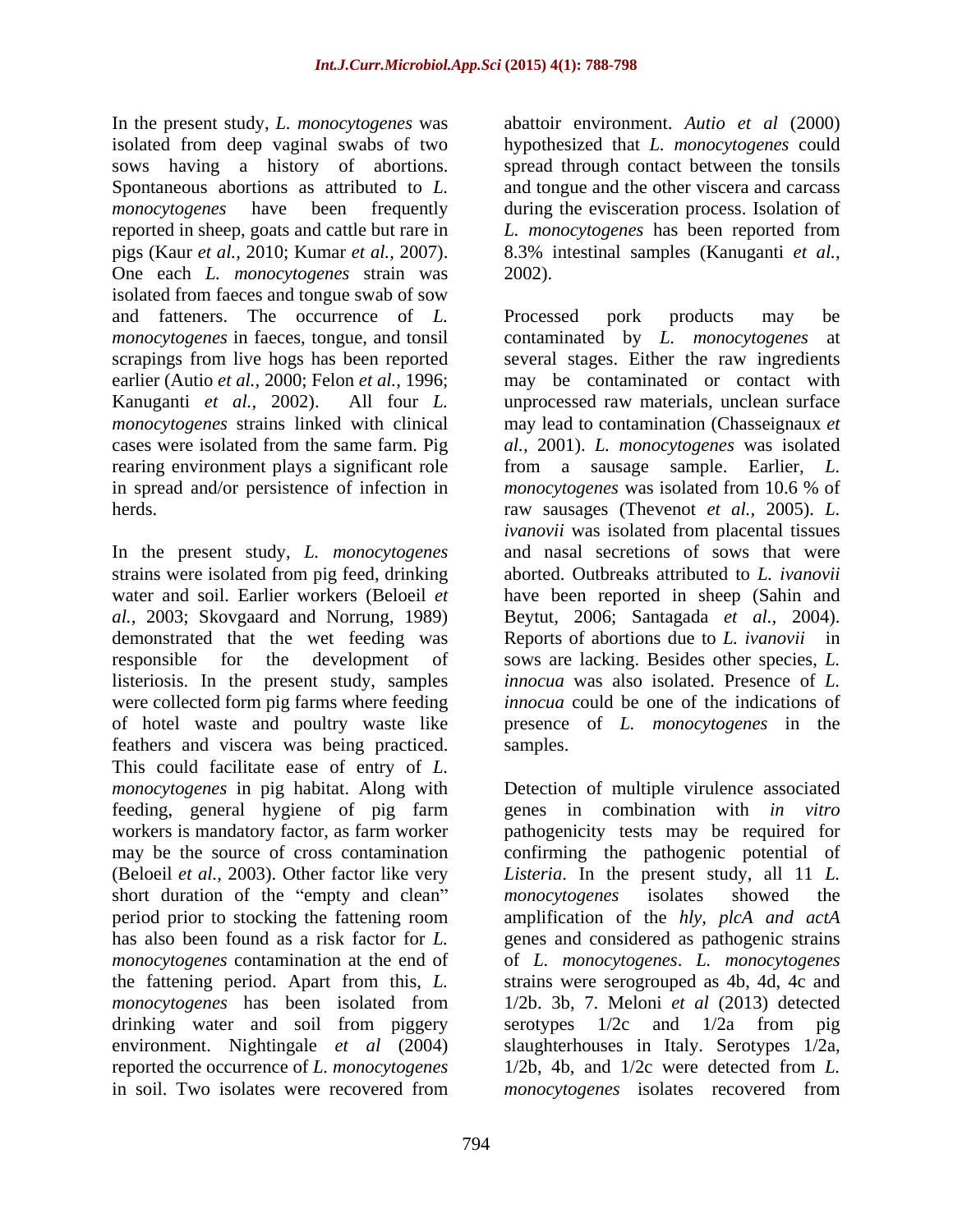sows and fattening pigs in farrow-to-<br>In conclusion, L. monocytogenes was

Among the several methods used to type *L. monocytogenes*, pulsed field gel final products. Pig feeding practices could electrophoresis (PFGE) is considered as the be a major source of *L. monocytogenes* in gold standard method due to high herd animals. Control measures should be discriminating power. Based on the designed to reduce the *L. monocytogenes* excellent resolving power for load at the pre-harvest stage. PFGE analysis epidemiological typing, PFGE has been used demonstrated that the *L. monocytogenes* to track isolates of *L. monocytogenes* and isolated from different components of food other pathogens responsible for food-borne illnesses (Aarnisalo *et al.,* 2003; Nakamura *et al.,* 2004; Wagner *et al.,* 2003)**.** Various studies analyzed the prevalence in pig farm, slaughterhouse and raw pork by using PFGE (Giovannacci *et al.,* 1999; Hellstrom *et al.,* ICAR Research Complex for Goa for 2010). In this study, we determined the providing the necessary facilities. The PFGE profiles of *L. monocytogenes* isolates research work is supported by grants from and demonstrated the three different Department of Biotechnology, Government pulsotypes. Five clinical isolates, two isolates from pig feed, one from pig rearing environment and one isolate from sausage References clustered together. The other two isolates clustered separately. The presence of single Aarnisalo, K., Autio, T., *et al.* 2003. Typing clone at pig rearing environment and clinical cases suggest probable cross contamination. originating from the food processing Such contamination may get carried forward in pork processing chain and final products pulse-field gel electrophoresis. *J of* may remain contaminated. Various workers highlighted the occurrence of *L.*  Andritsos, N. D., Mataragas, *et al.* 2013. *monocytogenes* in herd animals could be Quantifying *Listeria monocytogenes* responsible for final products contamination (Beloeil *et al.,* 2003; Hellstrom *et al.,* 2010; Thevenot *et al.*, 2006). The of three culture media from

Further the profiles of isolates were testing using a deterministic and compared with database of PFGE profiles of isolates from India (unpublished). The pulsotypes reported in this study were found Autio, T., Säteri, T., *et al.* 2000. *Listeria* to be identical with the dominant pulsotype observed in India. This pulsotype has been reported across India from different regions and wide sources and has been identical Barbuddhe, S. B., Malik, S. V., *et al.* 2012.

finish pig farms in France (Boscher *et al.,* isolated from piggery environment and 2012). could be a primary source for carcass In conclusion, *L. monocytogenes* contamination. Besides this abattoir environment could add to contamination of chain were clonal.

### **Acknowledgements**

The authors are thankful to the Director, of India to SB (BT/01/CEIB/11/VI/13).

## **References**

- of *Listeria monocytogenes* isolates industry with automated ribotyping and *Food Prot.,* 66(2):249-255.
- prevalence and concentration in minced pork meat and estimating performance of three culture media from presence/absence microbiological stochastic approach. *Food Microbiol.,* 36(2): 395-405.
- *monocytogenes* contamination pattern in pig slaughterhouses. *J Food Prot.,* 63 (10): 1438-1442.
- with strains isolated from outbreaks. Epidemiology and risk management of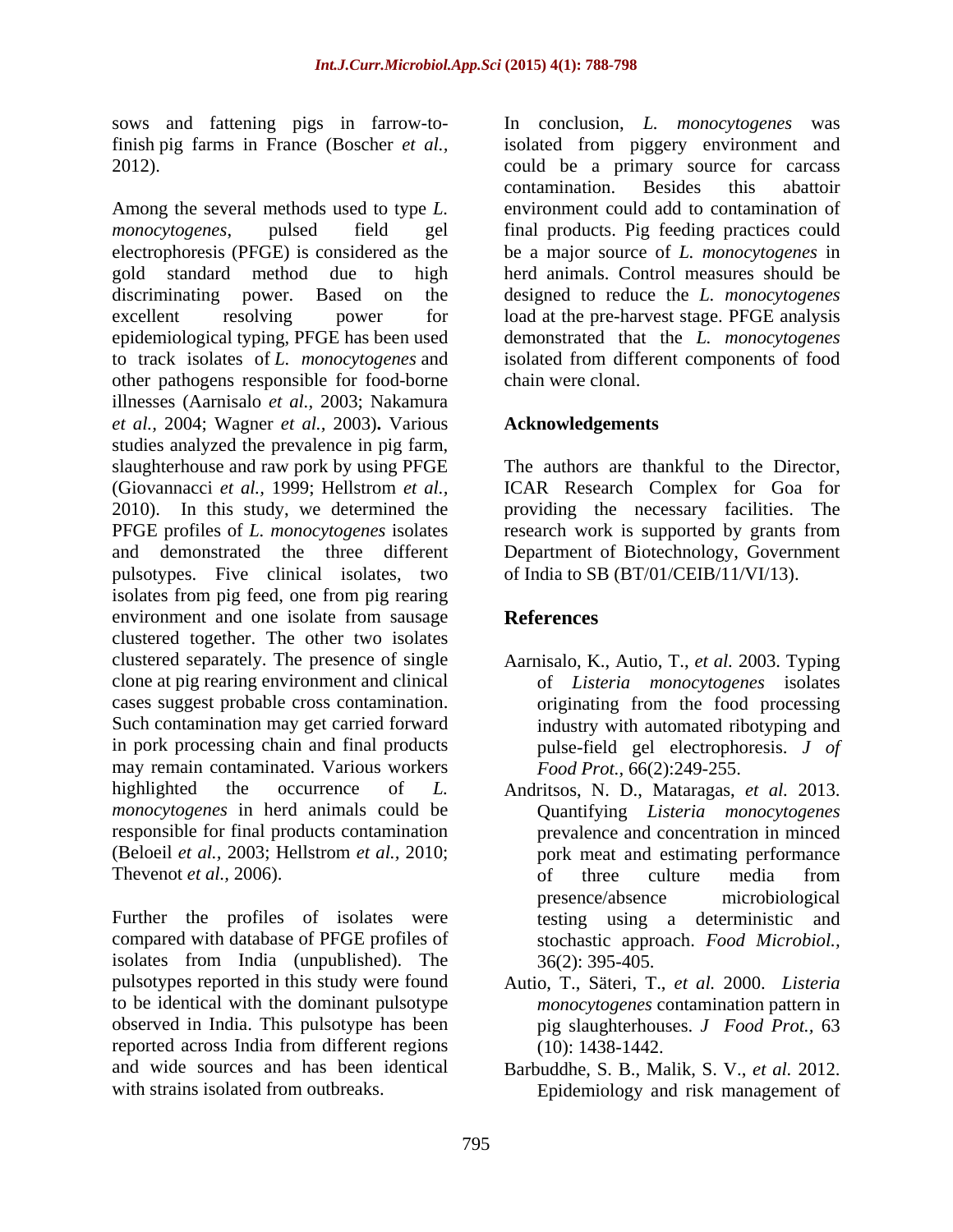- Beloeil, P., Fravalo, P., *et al.* 2003. *Listeria*  and risk factor hypothesis. *J Vet Med B*
- Bērziņš, A., Hellström, S., et al. 2010. Contamination patterns of *Listeria*
- Boscher, E., Houard, E., *et al.* 2012.
- Buncic, S., Paunovic, L., *et al.* 1991. The
- Chasseignaux, E., Toquin, M. T., *et al.* and pork processing plants. *J Appl*
- Dash, P. K., Malik, S. V. S., *et al.* 1998. pigs. *Indian J Comp Microbiol Immunol*
- Doijad, S. P., Vaidya, V., *et al.* 2011.
- Donnelly, C. W. and Baigent, G. J 1986. *Listeria monocytogenes* in milk. *Appl Environ Microbiol.,* 52 (4): 689-695.
- listeriosis in India. *Int J Food* Doumith, M., Buchrieser, C., *et al.* 2004. *Microbiol.,* 154 (3): 113-118. Differentiation of the major *Listeria*  spp. contamination in piggeries: PCR. *J Clin Microbiol.,* 42(8): 3819 comparison of three sites of 3822. *monocytogenes* serovars by multiplex 3822.
- environmental swabbing for detection Felon, D. R., Wilson, J., *et al.* 1996. The *Infect Dis Vet Public health.,* 50(4): *monocytogenes* contamination of food 155-160. sources at primary production and incidence and level of *Listeria* initial processing. *J Appl Bacteriol.,* 81(6): 641 650.
- *monocytogenes* in cold-smoked pork Giovannacci, I., Ragimbeau, C., *et al.* 1999. processing. *J Food Prot.,* 73(11): 2103- 2109. slaughtering and cutting plants. Use of Prevalence and distribution of *Listeria*  tracing and molecular epidemiology. *Int monocytogenes* serotypes and *J Food Microbiol.,* 53(2-3): 127-140. *Listeria monocytogenes* in pork RAPD, PFGE, and PCR-REA for
- pulsotypes in sows and fattening pigs in farrow-to-finish farms (France, 2008). In: Handbook of Listeria *J Food Prot.,* 75(5): 889-895. *monocytogenes*. (Eds.) D Liu. CRC Gorski, L. 2008. Phenotypic Identification. In: Handbook of *Listeria* press New York. Pp. 139-168.
- fate of *Listeria monocytogenes* in Goulet, V., Rocourt, J., *et al.* 1998. fermented sausages and in vacuum packaged frankfurthers. *J Food Prot.,* consumption of rillettes in France in 54(6): 413-417. 1993. *J Infect Dis.,* 177(1): 155-160. Listeriosis outbreak associated with the
- 2001. Molecular epidemiology of PulseNet standardization protocol for *Listeria monocytogenes* isolates subtyping *Listeria monocytogenes* by collected from the environment, raw macrorestiction and pulsed- field gel meat and raw products in two poultry- electrophoresis. *Int J Food Microbiol.,* Graves, L. M. and Swaminathan, B. 2001. 65(1-2): 55-62.
- *Microbiol.,* 91(5): 888-899. Hellström, S., Laukkanen, R., *et al.* 2010. Management of circling syndrome in in pork can originate from farms. J *Listeria monocytogenes* contamination in pork can originate from farms. *J Food Prot.,* 73(4): 641-648.
- *Infect Dis.,* 19: 102-103. Iida, T., Kanzaki, M., *et al.* 1998. Detection Isolation and characterization animals and foods. *J Vet Med Sci.,* of *Listeria* species from raw and of *Listeria monocytogenes* in humans, 60(12): 1341-1343.
- processed meats. *J Vet Public Health.*, Kalorey, D. R., Kurkure, N. V., *et al.* 8(2): 83-88. 2008. *Listeria* species in bovine raw Method for flow cytometric detection of India. *Food Control.,* 19 (2008): 109- Kalorey, D. R., Kurkure, N. V., *et al.* 2008. *Listeria* species in bovine raw milk: a large survey of Central 112.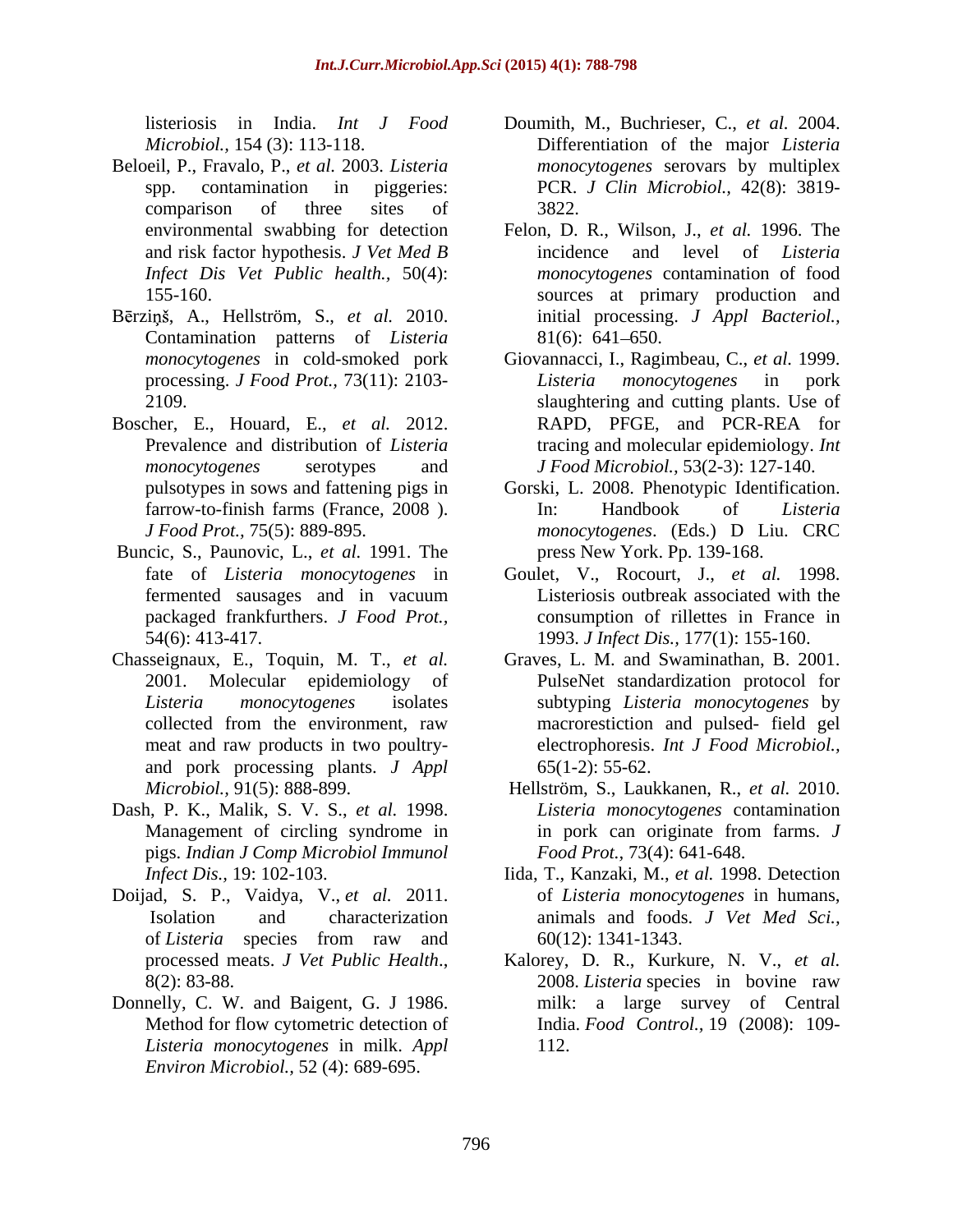- Kanuganti, S. R., Wesley, I. V., *et al.* 2002. Detection of *Listeria monocytogenes* in *Listeria* species from tropical seafood. pigs and pork. *J Food Prot.,*
- Kaur, S., Malik, S. V., *et al.* 2010. Use of a
- Kumar, H., Singh, B. B., *et al.* 2007.
- Liu, D. 2006. Identification, subtyping and virulence determination of *Listeria*
- Meloni, D., Piras, F., *et al.* 2013. *Listeria*
- Nakamura, H., Hatanaka, M., *et al.*
- Nightingale, K. K., Schukken, Y. H., *et al.*
- Norrung, B., Andersen, J. K., *et al.* 1999. *monocytogenes* in food in Denmark. *Int*
- in an Iberian pig slaughterhouse and
- Parihar, V.S., Barbuddhe, S.B., *et al.* 2008.

Isolation and characterization of *Food Control.,* 19(6): 566–569.

- 65(9):1470-1474. Rahman, T., Upadhyaya, T., *et al.* 2009. phospholipase-C assay, in vivo *Indian J Vet Pathol.,* 33(2): 225-226. Encephalitic form of listeriosis in pigs.
- pathogenicity assays and PCR in Raorane, A. V., Doijad, S., *et al.* 2013. assessing the virulence of *Listeria* spp. <br>Vet J., 184(3): 366-370. <br>and associated environment. Adv Anim Prevalence of *listeria* spp. in animals and associated environment. *Adv Anim Vet Sci*., 2(2): 81-85.
- Pathological and epidemiological Rawool, D. B., Malik, S. V., *et al.* 2007. investigations into listerial encephalitis in sheep. *Small Ruminant Res.,* 71(1-3): 293-297. *monocytogenes* isolated from bovine Detection of multiple virulence associated genes in *Listeria*  mastitis cases. *Int J Food Microbiol.,* 113(2): 201-207.
- *monocytogenes,* an important foodborne Sahin, M. and Beytut, E. 2006. Abortion in pathogen. *J Med Microbiol.,* 55(Pt6): sheep due to *Listeria invanovii* in the 645-659. Kars region. *Turk. J. Vet. Anim. Sci.,* 30(2): 503-506.
- *monocytogenes* in five Sardinian swine Santagada, G., Latorre, L., *et al.* 2004. slaughterhouses: prevalence, serotype, Outbreak of abortion in sheep due to and genotype characterization. *J Food Prot.,* 76(11): 1863-1867. consideration. *Large Anim Rev.,* 10(4): *Listeria ivanovii*: epidemiological 31-35.
- 2004. *Listeria monocytogenes* isolated Sauders, B. D. and Wiedmann, M. from cold-smoked fish products in 2007. Ecology of *Listeria* species and *L.*  Osaka City, Japan. *Int J Food Microbiol.,* 94(3): 323-328. environment. In: *Listeria,* listeriosis, 2004. Ecology and transmission of E. H. Marth. CRC Press New York. Pp. *Listeria monocytogenes* infecting *monocytogenes* in the natural and food safety*.* (Eds.), E. T. Ryser and 21-53.
- ruminants and in the farm environment. Schlech, W.F. 3<sup>rd</sup>., Lavigne, P. M., *et al. Appl Environ Microbiol.,* 70(8): 4458- 1983. Epidemic listeriosis-evidence for 4467. transmission by food. *NEJM.,* 308(4): 203-206.
- Incidence and control of *Listeria*  Shrinithivihahshini, N. D., Sheela, M. M., *et J Food Microbiol.,* 53(2-3): 195-203. *monocytogenes* in food and ready to eat Ortiz, S., Lopez, V., *et al.* 2010. A 3-year surveillance of the genetic diversity and Tiruchirappalli, Tamil Nadu, India. persistence of *Listeria monocytogenes World J Life sciences and Medical al.* 2011. Occurrence of *Listeria*  food products available in *Research.,* 1(4): 70-75.
	- processing plant. *Foodborne Pathog* Skovgaard, N. and Nørrung, B. 1989. The *Dis.,* 7(10): 1177-1184. incidence of *Listeria* spp. in faeces of